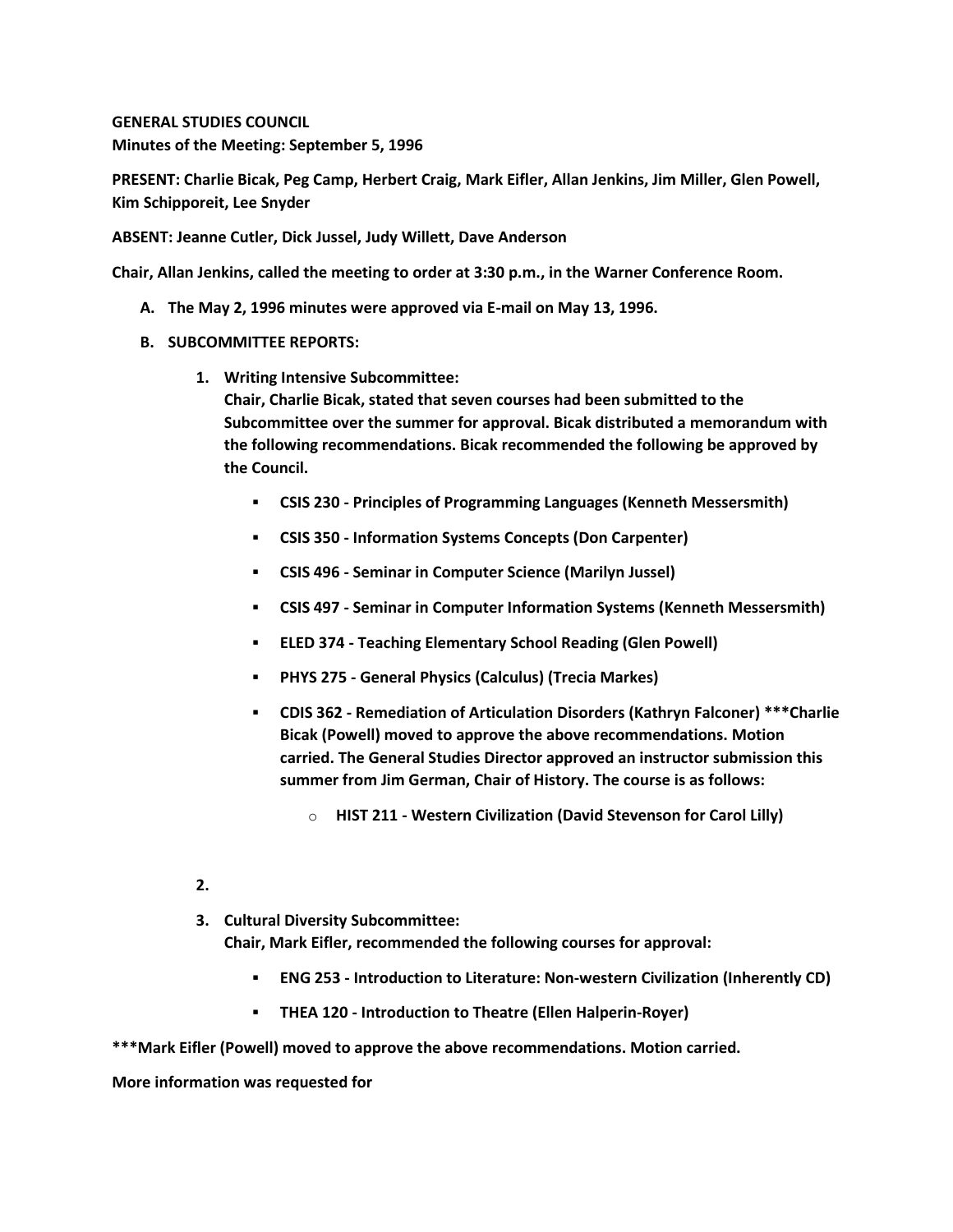**CJUS 375 - Comparative Justice Systems (Dennis Lund)**

# **C.**

### **D. OLD BUSINESS:**

**1. Registrar's Report on Fall 1996 CD and WI Classes: Kim Schipporeit distributed a CD/WI course offerings summary statistics sheet stating there is a considerable increase in CD/WI offerings.**

**CDWI**

| Fall 1995 - 850 Students in 19 Classes   |  |  |
|------------------------------------------|--|--|
| Fall 1995 - 693 Students in 45 Classes   |  |  |
| Spring 1996 - 659 Students in 16 Classes |  |  |
| Spring 1996 - 515 Students in 36 Classes |  |  |
| Fall 1996 - 1,406 Students in 41 Classes |  |  |
| Fall 1996 - 914 Students in 50 Classes   |  |  |
| $\mathbf{2}$ .                           |  |  |

**CD/WI**

**Fall 1995 - 9 Students in 1 Class**

**Spring 1996 - 28 Students in 2 Classes**

**Fall 1996 - 73 Students in 3 Classes**

- **3. CD/WI Web Page Update: Jenkins stated that a page was being created on the Internet to keep current ation available to people. Jeanne Cutler is working with Kristi Milks in getting the information created and entered. The information is created, but Kristi is waiting for access approval. Mark Eifler suggested the CD/WI application forms be created on the Internet as well.**
- **4. Council Terms: Due to several replacements to the Council, the members and their terms are as follows:** 
	- **Charlie Bicak - Term Ends January 2000**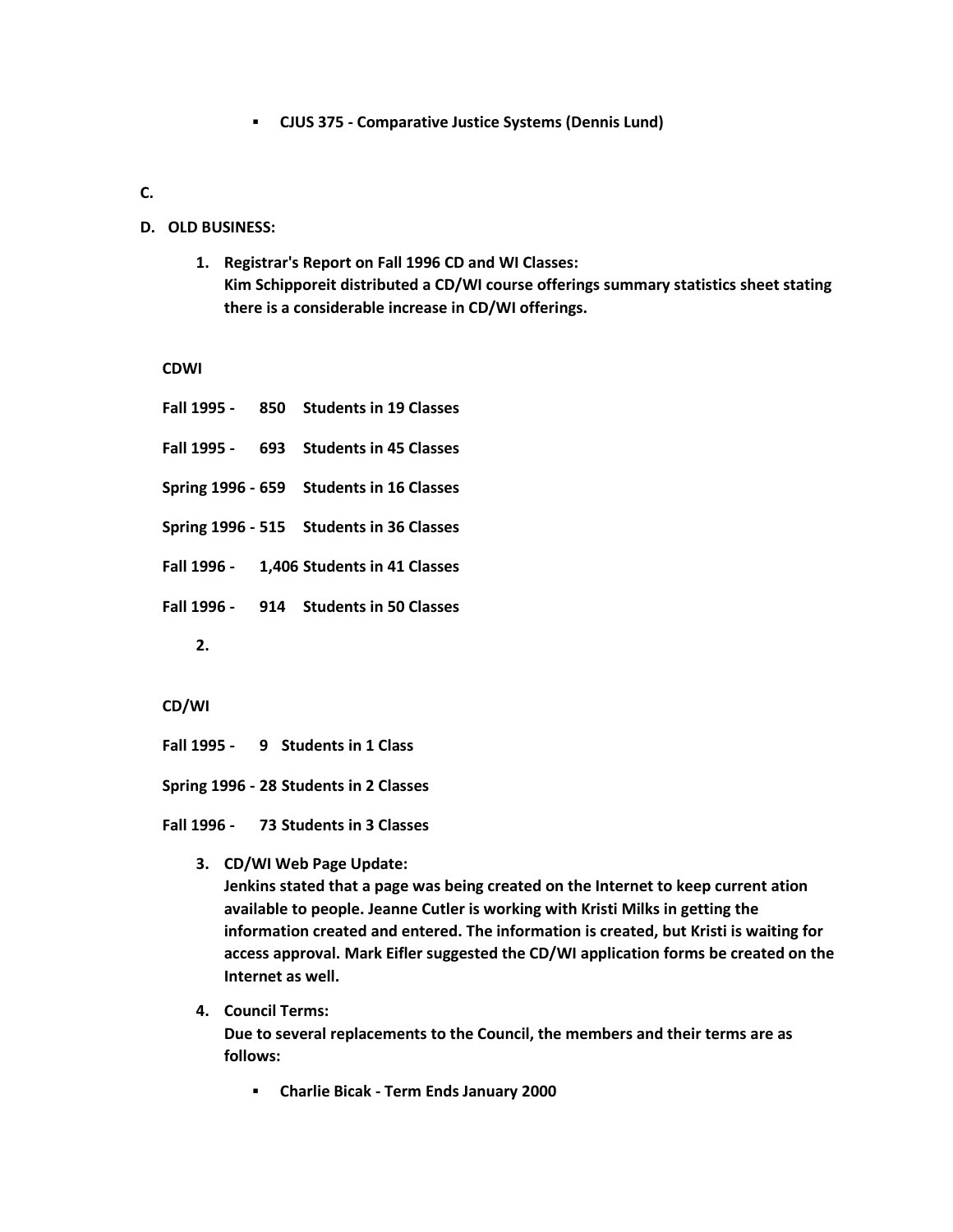- **Peg Camp - Term Ends January 2000**
- **Herbert Craig - Term Ends January 1998**
- **Mark Eifler - Term Ends January 1998**
- **Jim Miller - Term Ends January 1998**
- **Glen Powell - Term Ends January 1998**
- **Lee Snyder - Term Ends January 2000**
- **Vacant (College of Education) - Term Ends 2000**
- **5. Assessment Workshop - Council of Chairs: Antonis Katsiyannis, Marilyn Hadley, and Rick Miller are leading a workshop on September 16 to help Chairs generate some specific criteria for their individual General Studies offerings.**

## **E. NEW BUSINESS:**

**1. Restructuring CD/WI Subcommittees:**

**While the Council needs to continue CD/WI recruitment efforts, the GS Council also has to begin an extensive program assessment this year. A variety of possible restructuring ideas were discussed. The Council expressed concerns about equal representation and continuity. The new Subcommittees will have a General Studies Council member as the non-voting Chair (currently, Mark Eifler for CD and Glen Powell for WI) and four non-General Studies Council members (one from each College) comprising the voting Subcommittee.** 

**The General Studies Council wants the Deans and Vice-Chancellor Wubbels to be active participants in the formation of these new Subcommittees. The Council requests that each Dean submit two names for each Subcommittee to the SVCAA's office. The Council asks that the names be submitted by September 26 so the new Subcommittees can meet once before the October 3 General Studies meeting.**

**\*\*\*Mark Eifler moved (Miller) to move the Subcommittees outside of the General Studies Council. Motion carried.**

**Charlie Bicak, Chair of Writing Intensive, resigned as Chair and requested Glen Powell take over as WI Chair. Bicak resigned so both Chairs would not be from the same College.**

**\*\*\*Charlie Bicak moved (Eifler) to approve Glen Powell as Writing Intensive Chair. Motion carried.**

**2. Response to Late Instructor Changes of Approved CD/WI Courses: Over the course of the summer, the situation arose where an instructor for CD/WI needed to be changed, however, the Council does not meet over the summer. Jenkins suggested that the Council plan to meet the Thursday before the semester begins as a "clean up" meeting.**